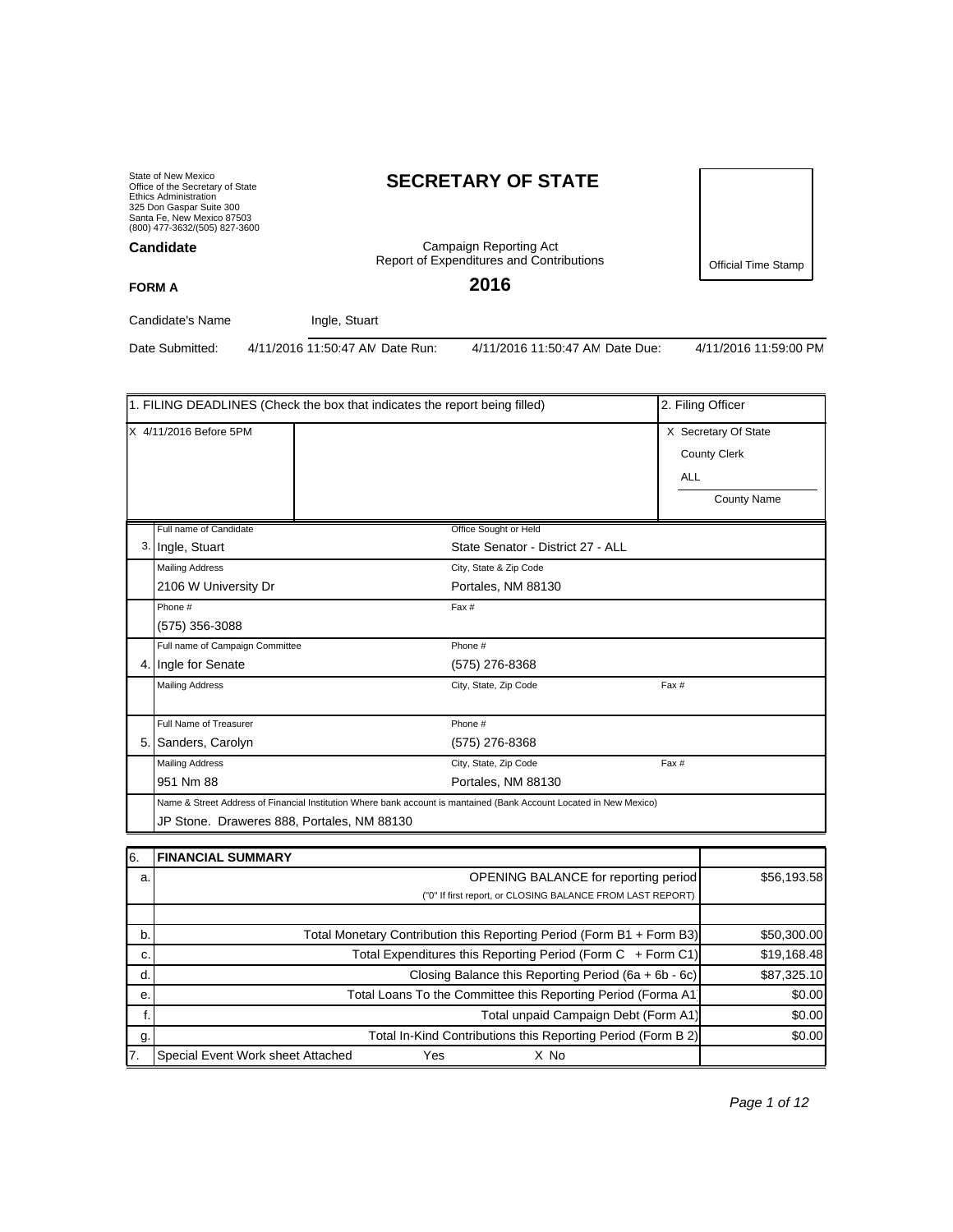**Campaign Reporting Act**

**Ethics Administration**

**Report of Expenditures and Contributions 2016**

Candidate's Name Ingle, Stuart

| Date Submitted:             | 4/11/2016 11:50:47 AN Date Run: | 4/11/2016 11:50:47 AN Date Due: | 4/11/2016 11:59:00 PM |
|-----------------------------|---------------------------------|---------------------------------|-----------------------|
|                             | 1. TOTAL DEBT CARRIED FORWARD   |                                 | \$0.00                |
|                             | 2. TOTAL LOAN CONTRIBUTIONS     |                                 | \$0.00                |
| 3. TOTAL DEBT PAID          |                                 |                                 | \$0.00                |
|                             | 4. TOTAL LOANS FORGIVEN         |                                 | \$0.00                |
| 5. <b>TOTAL UNPAID DEBT</b> |                                 |                                 | \$0.00                |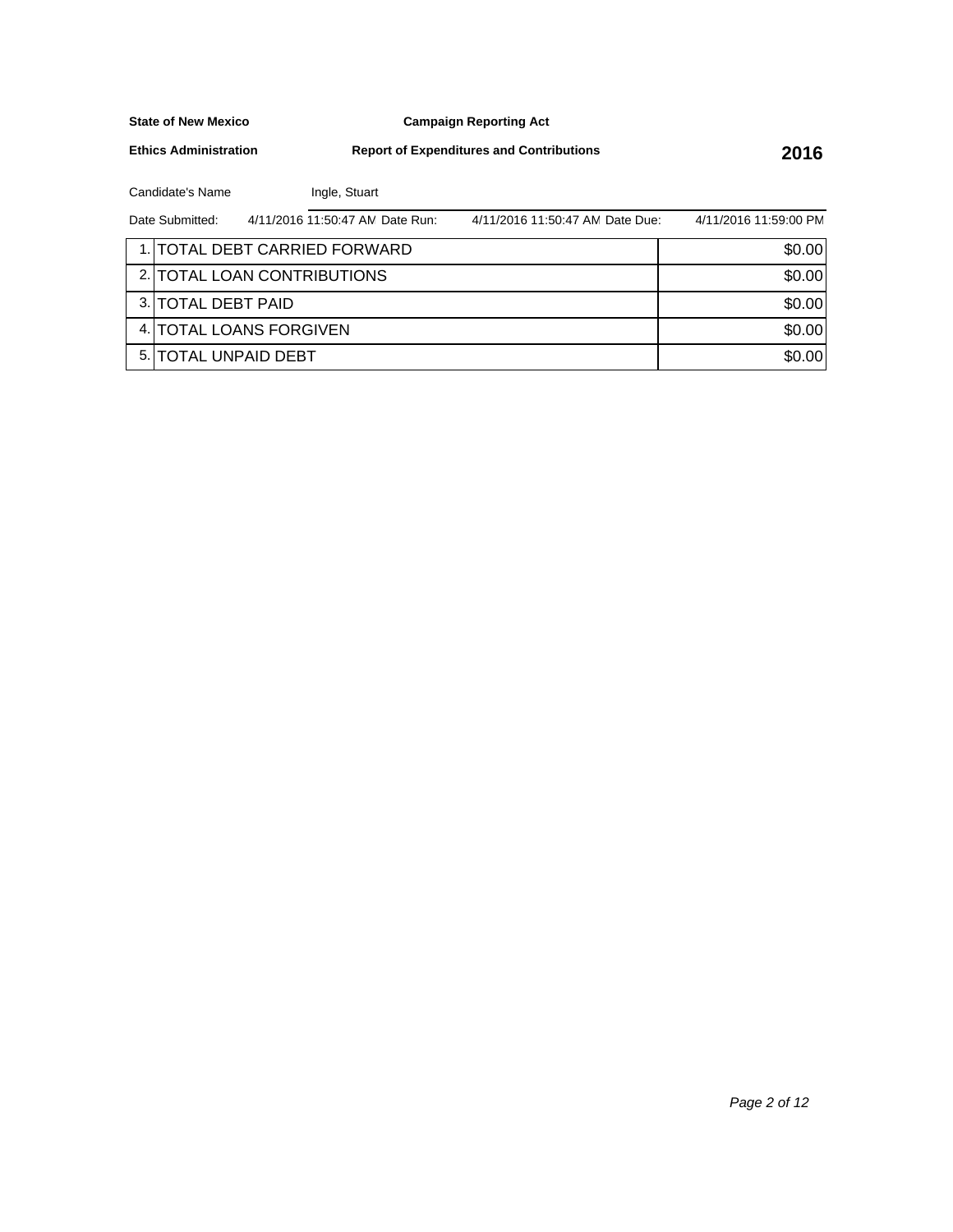**Campaign Reporting Act**

**Ethics Administration**

**Report of Expenditures and Contributions 2016**

## **FORM B 1**

## **MONETARY CONTRIBUTIONS**

Candidate's Name

Ingle, Stuart

Date Submitted: 4/11/2016 11:50:47 AM Date Run: 4/11/2016 11:50:47 AM Date Due: 4/11/2016 11:59:00 PM

| <b>DATE</b> | <b>NAME and ADDRESS of CONTRIBUTOR</b>                                                                                                | <b>OCCUPATION</b><br>(of any contributor who makes a<br>contribution of \$250 or more in an<br>election) | <b>AMOUNT</b> |
|-------------|---------------------------------------------------------------------------------------------------------------------------------------|----------------------------------------------------------------------------------------------------------|---------------|
|             | 3/30/2016 Keigm Crook - 6800-L Montgomery NE,<br>Albuquerque NM 87109<br>MEMO: New Mexico Dental PAC ck                               | Dentist                                                                                                  | \$2,500.00    |
|             | 3/18/2016 Craig Reeves - 621 Walnut, Clayton NM 88415                                                                                 | Banking                                                                                                  | \$500.00      |
|             | 1/4/2016 Conroy Chino - P.O. Box 507, Dulce NM 87528<br>MEMO: Jicarilla Apache Nation Ck.                                             | Government Affairs                                                                                       | \$250.00      |
|             | 1/4/2016 John J. Hogan - P.O. Box 2990, Winston Salem NC<br>27102<br>MEMO: RAI Services Company Ck.                                   | Government Affairs                                                                                       | \$2,000.00    |
|             | 1/4/2016 Mike Puelle - 1615 University Blvd. NE,<br>Albuquerque NM 87102<br>MEMO: AGC NEW MEXICO Ck.                                  | Chief Executive Officer                                                                                  | \$250.00      |
|             | 12/31/2015 Noel C. Young - 222 South Mill Ave., Suite 601,<br>Tempe AZ85281<br>MEMO: Allstate Insurance Company Ck.                   | <b>Regional Counsel</b>                                                                                  | \$500.00      |
|             | 12/30/2015 La Vanda W. Jones - 451 Cerrillos Road, Santa Fe<br>NM 87501<br>MEMO: New Mexico Gas Company HEAT PAC CK                   | Government Affairs                                                                                       | \$300.00      |
|             | 12/30/2015 Matt Johnson - 9705 E. Mountain View Rd Unit 155.<br>Scottsdale AZ 85258<br><b>MEMO: Takeda Pharmaceuticals Ck</b>         | Government Affairs                                                                                       | \$500.00      |
|             | 12/30/2015 Arthur (Art) Hill - P.O. Box 8577, Albuquerque NM<br>87198-8577<br>MEMO: ABQ Health Partners Ck.                           | Government Affairs                                                                                       | \$1,000.00    |
|             | 12/29/2015 Ricardo (Rico) Gonzales - P.O. Box 910, Las<br>Cruces NM 88001<br>MEMO: EL PASO ELECTRIC COMPANY<br><b>EMPLOYEE PAC CK</b> | Director New Mexico External Affairs                                                                     | \$1,000.00    |
|             | 12/28/2015 David Stone - P.O. Box 888, Portales NM 88130-<br>0888                                                                     | <b>Bank President</b>                                                                                    | \$1,000.00    |
|             | 12/22/2015 Kathy Gorospe - P.O. Box 550, Casa Blanca NM<br>87007<br>MEMO: LAGUNA DEVELOPMENT<br><b>CORPORATION CK</b>                 | Attorney                                                                                                 | \$600.00      |
|             | 12/22/2015 David Stone - P.O. Box 888, Portales NM 88130-<br>0888                                                                     | <b>Bank President</b>                                                                                    | \$500.00      |
|             | 12/22/2015 Luke Othero - 1458 Miracerros Loop N, Santa Fe<br>NM 87505<br>MEMO: FEDERAL EXPRESS PAC CK                                 | Legislative Consulting                                                                                   | \$1,000.00    |
|             | 12/22/2015 John Christopher - 110 Idaho Avenue, Suite A, Las<br>Cruces NM 88005-3253<br><b>MEMO: COMCAST CK</b>                       | <b>Director</b>                                                                                          | \$250.00      |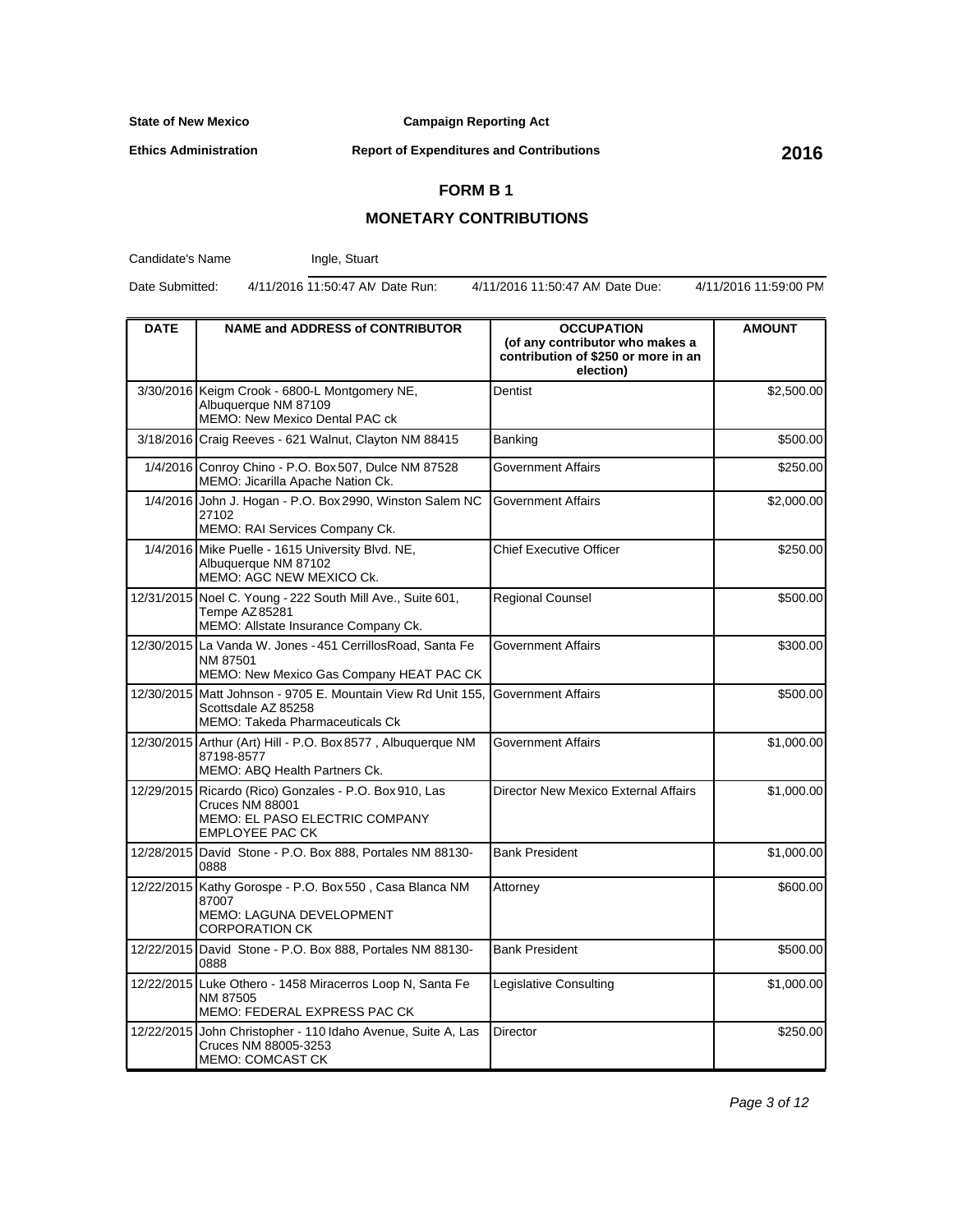**State of New Mexico**

### **Campaign Reporting Act**

#### **Ethics Administration**

## **Report of Expenditures and Contributions 2016**

|            | 12/22/2015 Bob Barberousse - 2200 Brothers Road, Santa Fe                                                                            | Government Affairs             | \$500.00   |
|------------|--------------------------------------------------------------------------------------------------------------------------------------|--------------------------------|------------|
|            | NM 87505<br><b>MEMO: CAREMARK RX INC CK</b>                                                                                          |                                |            |
|            | 12/22/2015 Scott Scanland - P.O. Box 32616, Santa Fe NM<br>87594<br><b>MEMO: SUNLAND PARK RACETRACK &amp; CASINO</b><br>CК           | Lobbyist                       | \$500.00   |
| 12/22/2015 | John Anderson - 316 Osuna Rd NE, Suite 502,<br>Albuquerque NM 87107<br>MEMO: NEW MEXICO BANKERS ASSOCIATION<br>PAC CK                | Lobbyist                       | \$750.00   |
|            | 12/22/2015 Joseph M. Thompson - P.O. Box 22082,<br>Albuquerque NM 87154                                                              | Consulting                     | \$500.00   |
|            | 12/22/2015 Leland Gould - 1508 Lucyle PI NW, Albuquerque<br>NM 87114<br>MEMO: WESTERN REFINING CK                                    | Government Affairs             | \$1,000.00 |
|            | 12/22/2015 Thomas Sellers - 1122 Colorado St., Suite 2323,<br>Austin TX 78701<br><b>MEMO: ConocoPhillips Ck</b>                      | Government Affairs             | \$2,500.00 |
|            | 12/22/2015 Kurt Shipley - P.O. Box 27630, Albuquerque NM<br>87125-7630<br>MEMO: Health Care Service Corporation<br>Employees' PAC CK | Health Care Ins.               | \$500.00   |
|            | 12/22/2015 Edwin T. Mahr - 1331 Park Ave. SW, No. 508,<br>Albuquerque NM 87102<br>MEMO: T Mobile CK                                  | Government Affairs             | \$500.00   |
|            | 12/22/2015 Keven J. Groenewold - 614 Don Gaspar, Santa Fe<br>NM 87505<br>MEMO: NM Rural Electric CO-OP Assoc. CK                     | Executive VP - General Manager | \$500.00   |
|            | 12/22/2015 Arthur Hull II - P.O. Box 7400, Albuquarque NM<br>87194                                                                   | Cunsulting                     | \$500.00   |
|            | 12/22/2015 Deborah Seligman - 1957 Tijeras, Santa Fe NM<br>87505<br>MEMO: HOLLYFRONTIER CORP. CK                                     | Government Affairs             | \$1,000.00 |
|            | 12/22/2015 Sayuri Yamada - 528 Don Gaspar, Santa Fe NM<br>87501<br>MEMO: PNM RESPONSIBLE CITIZENS GROUP<br>СK                        | Government Affairs             | \$1,500.00 |
|            | 12/22/2015   Dominic Silva - P.O. Box 1810, Aztec NM 87410<br><b>MEMO: ICBA/NM PAC CK</b>                                            | Lobbyist                       | \$1,000.00 |
| 12/22/2015 | Charlie Marquez - 806 Mountain Rd NW,<br>Albuquerque NM 87102<br>MEMO: NEW MEXICO PT PAC CK                                          | Government Affairs             | \$1,500.00 |
|            | 12/22/2015 Bill King - P.O. Box 2670, Moriarty NM 87035-2670                                                                         | Rancher                        | \$250.00   |
|            | 12/22/2015 Maurice Bonal - 685 Callecita Pecos, Santa Fe NM<br>87505                                                                 | Lobbyist                       | \$500.00   |
|            | 12/22/2015 Sue Griffith - 13244 Twilight Tr, Pl. NE,<br>Albuquerque NM 87111                                                         | <b>Government Affairs</b>      | \$100.00   |
|            | 12/22/2015 Shoats & Weaks - P.O. Box 10461, Albuquerque<br>NM 87184<br>MEMO: NEW MEXICO HEALTH PAC CK                                | Government Affairs             | \$1,000.00 |
| 12/22/2015 | Mike - 6135 Edith NE, Albuquerque NM 87125<br>MEMO: ASSOCIATED CONTRACTORS OF NEW<br>MEXICO PAC CK                                   | <b>Executive Director</b>      | \$1,000.00 |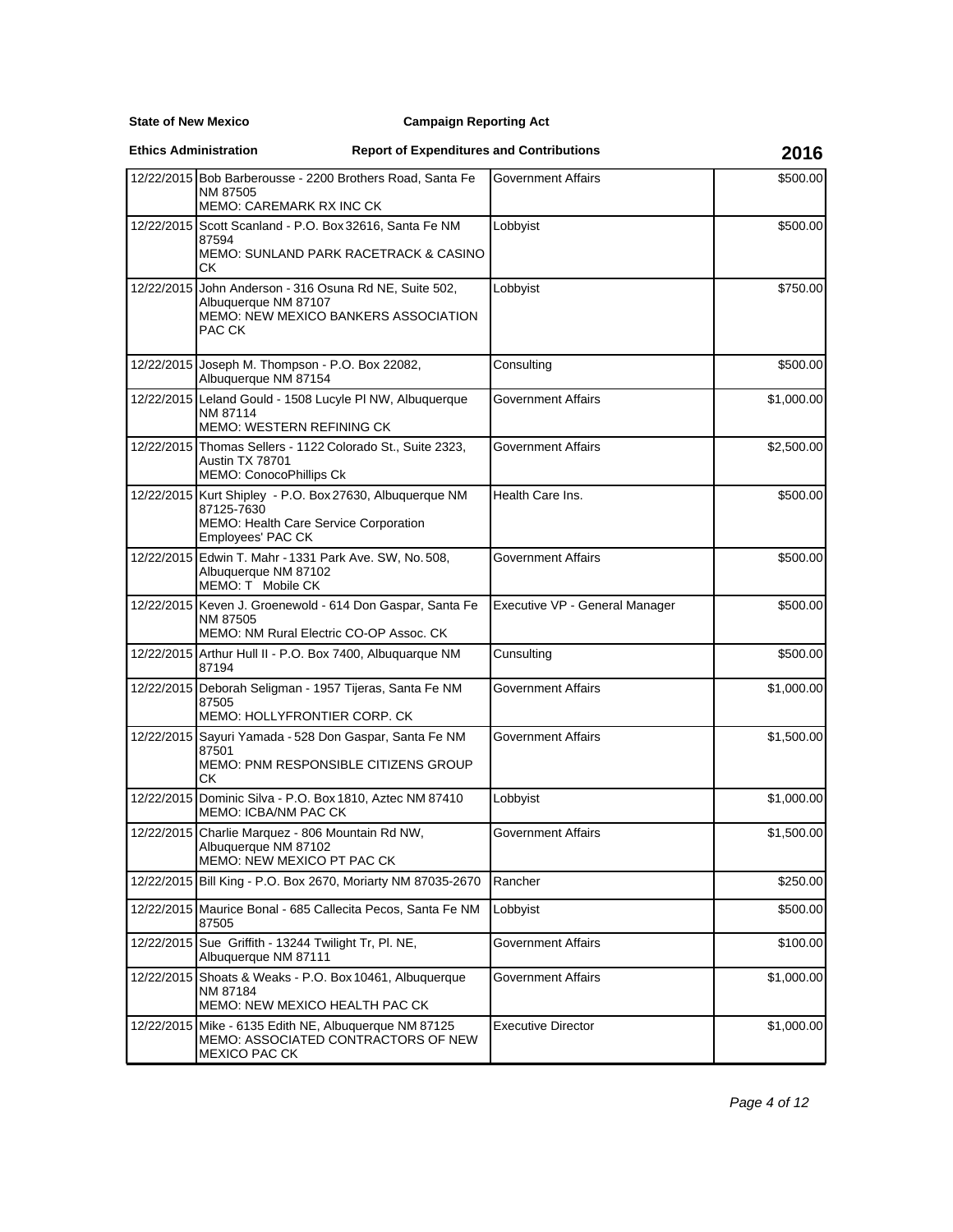**State of New Mexico**

### **Campaign Reporting Act**

**Ethics Administration**

## **Report of Expenditures and Contributions 2016**

| 12/22/2015 Richard Romero - 907 Silver Ave. SW, Albuquerque Governmental Affairs/ Consulting<br>NM 87102                                     |                           | \$150.00    |
|----------------------------------------------------------------------------------------------------------------------------------------------|---------------------------|-------------|
| 12/22/2015 Garry Carruthers - 4405 Echo Canyon Rd,<br>LasCruces NM 88001                                                                     | President NMSU            | \$500.00    |
| 12/22/2015 Diane Snyder - 7770 Jefferson St. NE Suite 420,<br>Albuquerque NM 87109<br>MEMO: GREATER ALBUQUERQUE MEDICAL<br>ASSOC. PAC CK     | <b>Government Affairs</b> | \$500.00    |
| 12/22/2015 Mark Murphy - P.O. Box 2484, Roswell NM 88202                                                                                     | Oil & Gas Exploration     | \$500.00    |
| 12/22/2015 Peter Mallery - P.O. Box 301, Albuquerque NM<br>87103<br>MEMO: COIR COMMITTEE ON INDIVIDUAL<br><b>RESPONSIBILITY CK</b>           | <b>Government Affairs</b> | \$5,400.00  |
| 12/22/2015 Shoats & Weaks - P.O. Box 10461, Albuquerque<br>NM 87184                                                                          | <b>Government Affairs</b> | \$250.00    |
| 12/22/2015 Daniel Najjar - P.O. Box 22249, Santa Fe NM 87505<br>-2249<br>MEMO: VIRTUE & NAJJAR, PC CK                                        | Attorney                  | \$500.00    |
| 12/22/2015 Don Tripp, Jr. - P.O. Box 1369, Socorro NM 87801-<br>1369                                                                         | Jeweler                   | \$1,000.00  |
| 12/22/2015 William (Bill) Gilstrap - 700 16th Street NW,<br>Albuquerque NM 87104                                                             | Attorney                  | \$300.00    |
| 12/22/2015 Edward Lujan - 3700 Andrew Dr. NE, Albuquerque<br>NM 87110-1327                                                                   | Retired                   | \$250.00    |
| 12/22/2015 Sam Ray, Sr - 34 Jade Rd, San Acacia NM 87831                                                                                     | Lobbyist                  | \$200.00    |
| 12/22/2015 David Howell - 100 W. Washington, Phoenix AZ<br>85003<br>MEMO: WELLS FARGO & CO EMPLOYEE PAC<br>СK                                | <b>Government Affairs</b> | \$500.00    |
| 12/22/2015 Cynthia Laubacher - One Express Way, St Louis<br>MO 63121<br>MEMO: EXPRESS SCRIPTS, INC CK                                        | <b>Government Affairs</b> | \$1,000.00  |
| 11/17/2015 Steven Perry - 1005 Congress Ave. Suite 1080,<br>Austin TX 78701<br>MEMO: Chevron Policy Govt & Public Affairs CK                 | Government Affairs        | \$2,500.00  |
| 11/17/2015 Wendy Jamison - 1100 North King St., Wilmington<br>DE 19884<br>MEMO: Bank of America State & Federal PAC CK                       | Banking                   | \$500.00    |
| 11/17/2015 Cynthia Bengman White - 1201 K Street, Suite<br>1920, Sacramento CA 95814<br>MEMO: Exxon Mobil Corp. CK                           | <b>Government Affairs</b> | \$1,000.00  |
| 11/10/2015 Natasha Ning - P.O. Box 37017, Albuquerque NM<br>87176<br>MEMO: Johnson & Johnson CK                                              | <b>Government Affairs</b> | \$500.00    |
| 11/10/2015 Charles Henson - 3815 Hawkins NE, Albuquerque<br>NM 87109<br>MEMO: CAR OF NEW MEXICO CK                                           | <b>Government Affairs</b> | \$500.00    |
| 10/16/2015 Leach Carol - 1048 Paseo de Peralta, Santa Fe NM<br>87501<br>MEMO: Concho Resources, INC. PAC ck                                  | <b>Government Affairs</b> | \$1,500.00  |
| 10/16/2015 Randy Traynor - P.O. Box 91330, Albuquerque NM<br>87199-1330<br>MEMO: 1/2 Primary & 1/2 General<br>BUILDER TRUST OF NEW MEXICO CK | Lobbyist                  | \$5,000.00  |
|                                                                                                                                              | <b>TOTAL</b>              | \$50,300.00 |

Page 5 of 12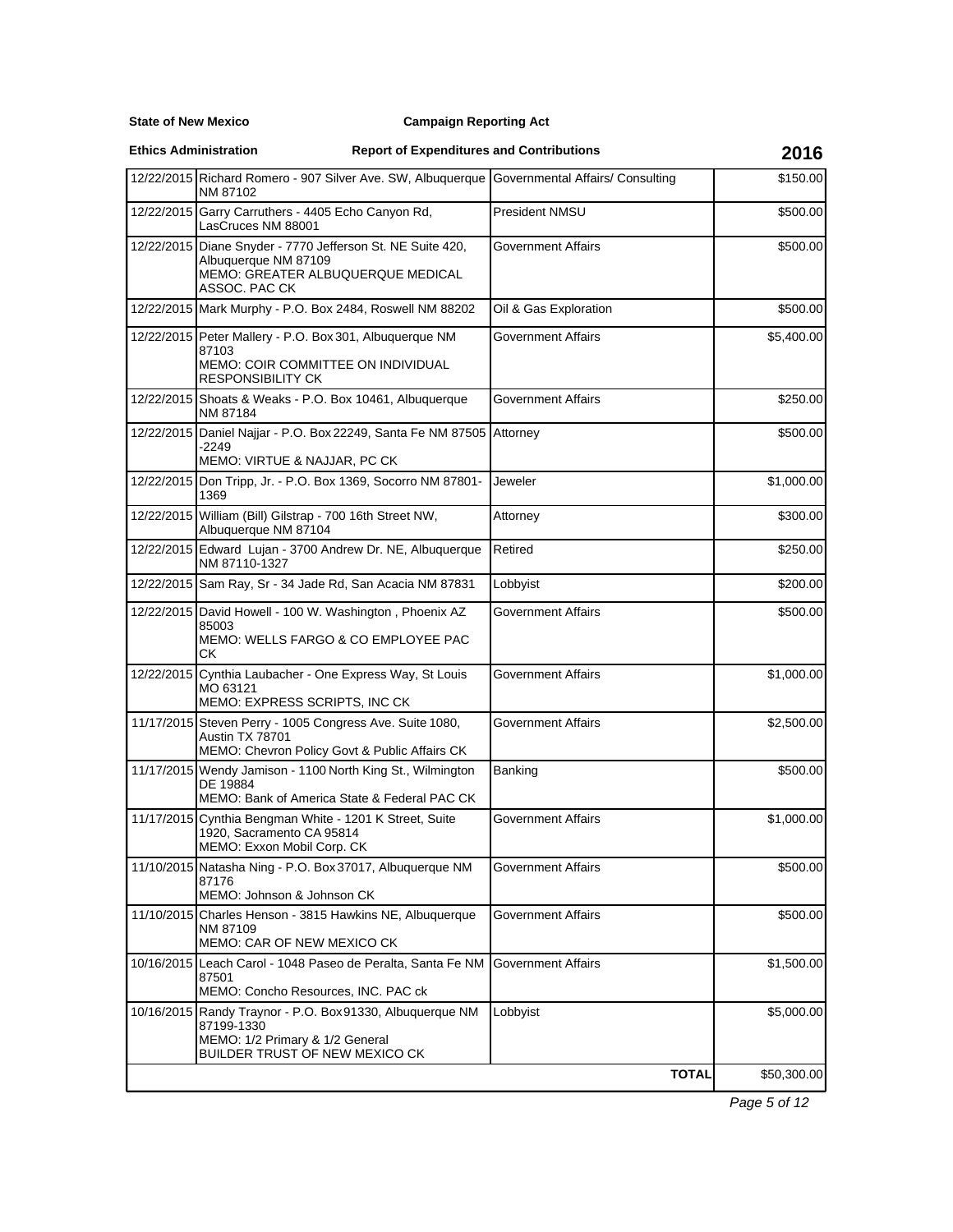**Campaign Reporting Act**

**Ethics Administration**

**Report of Expenditures and Contributions 2016**

# **FORM B 2**

## **IN-KIND CONTRIBUTIONS**

| Candidate's Name |  | Ingle, Stuart                          |  |                                                                                                          |                       |  |  |
|------------------|--|----------------------------------------|--|----------------------------------------------------------------------------------------------------------|-----------------------|--|--|
| Date Submitted:  |  | 4/11/2016 11:50:47 AN Date Run:        |  | 4/11/2016 11:50:47 AN Date Due:                                                                          | 4/11/2016 11:59:00 PM |  |  |
| <b>DATE</b>      |  | <b>NAME and ADDRESS of CONTRIBUTOR</b> |  | <b>OCCUPATION</b><br>(of any contributor who makes a<br>contribution of \$250 or more in an<br>election) | <b>VALUE</b>          |  |  |
|                  |  |                                        |  | <b>TOTAL</b>                                                                                             |                       |  |  |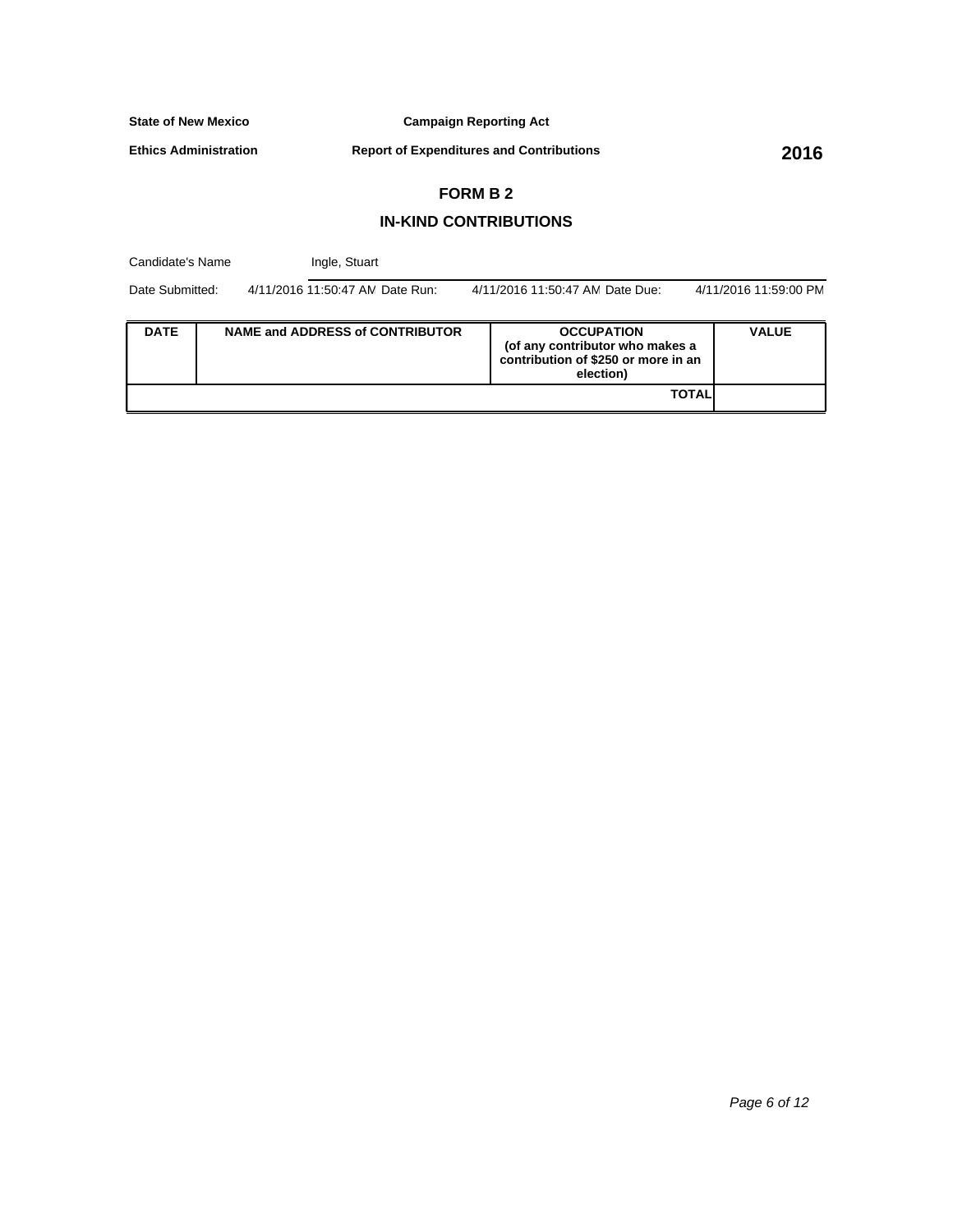**Campaign Reporting Act**

**Ethics Administration**

**Report of Expenditures and Contributions 2016**

# **FORM B 3**

## **LOAN CONTRIBUTIONS**

| Candidate's Name |                      | Ingle, Stuart                   |                                     |               |                       |
|------------------|----------------------|---------------------------------|-------------------------------------|---------------|-----------------------|
| Date Submitted:  |                      | 4/11/2016 11:50:47 AN Date Run: | 4/11/2016 11:50:47 AN Date Due:     |               | 4/11/2016 11:59:00 PM |
| <b>DATE</b>      | <b>TRANSFER DATE</b> |                                 | <b>NAME and ADDRESS of CREDITOR</b> |               | <b>AMOUNT</b>         |
|                  |                      |                                 |                                     | <b>TOTALI</b> |                       |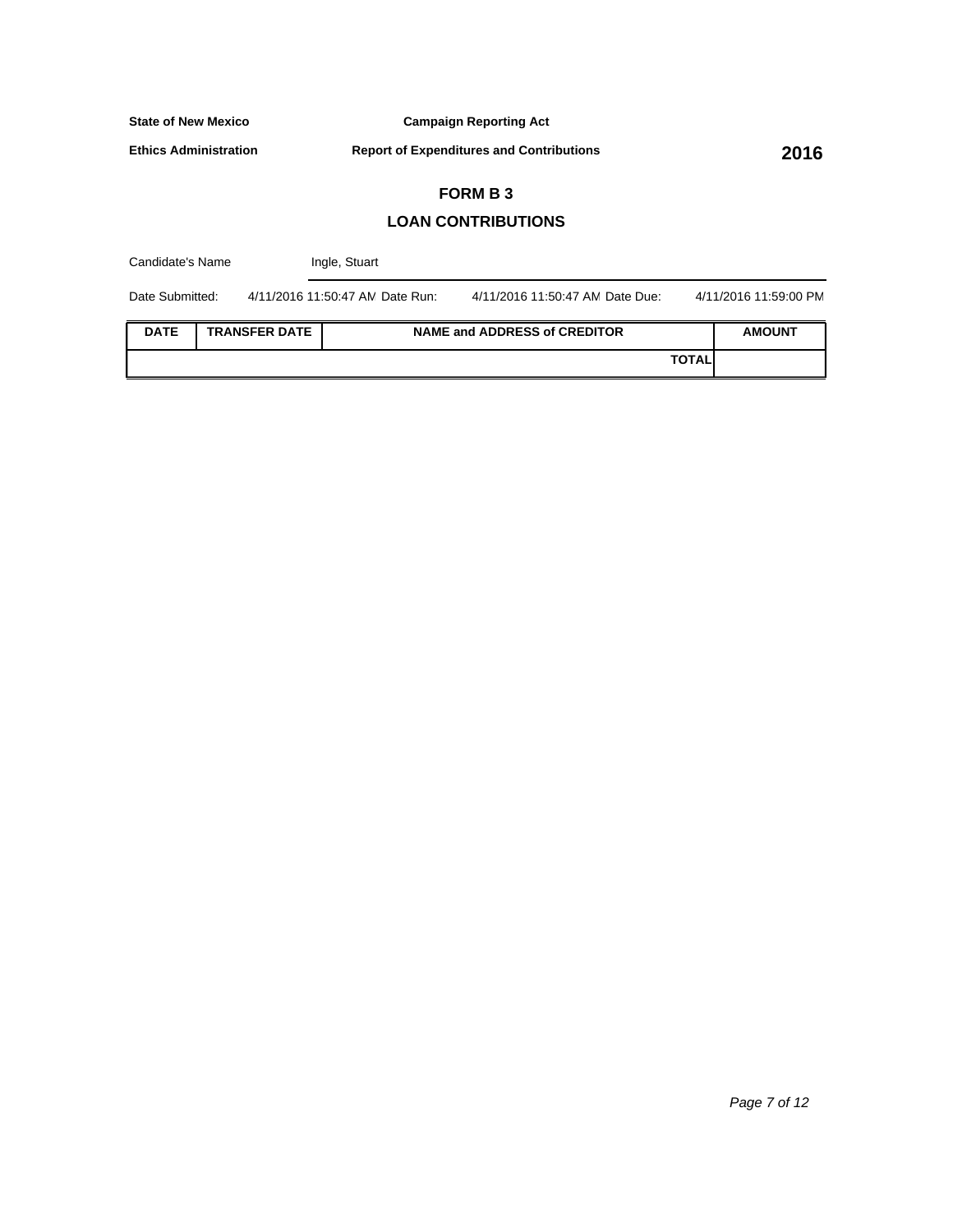**Campaign Reporting Act**

**Ethics Administration**

**Report of Expenditures and Contributions 2016**

# **FORM B 4**

## **LOANS FORGIVEN**

| Candidate's Name | Ingle, Stuart                   |                                     |              |                       |
|------------------|---------------------------------|-------------------------------------|--------------|-----------------------|
| Date Submitted:  | 4/11/2016 11:50:47 AN Date Run: | 4/11/2016 11:50:47 AN Date Due:     |              | 4/11/2016 11:59:00 PM |
| <b>DATE</b>      |                                 | <b>NAME and ADDRESS of CREDITOR</b> |              | <b>AMOUNT</b>         |
|                  |                                 |                                     | <b>TOTAL</b> |                       |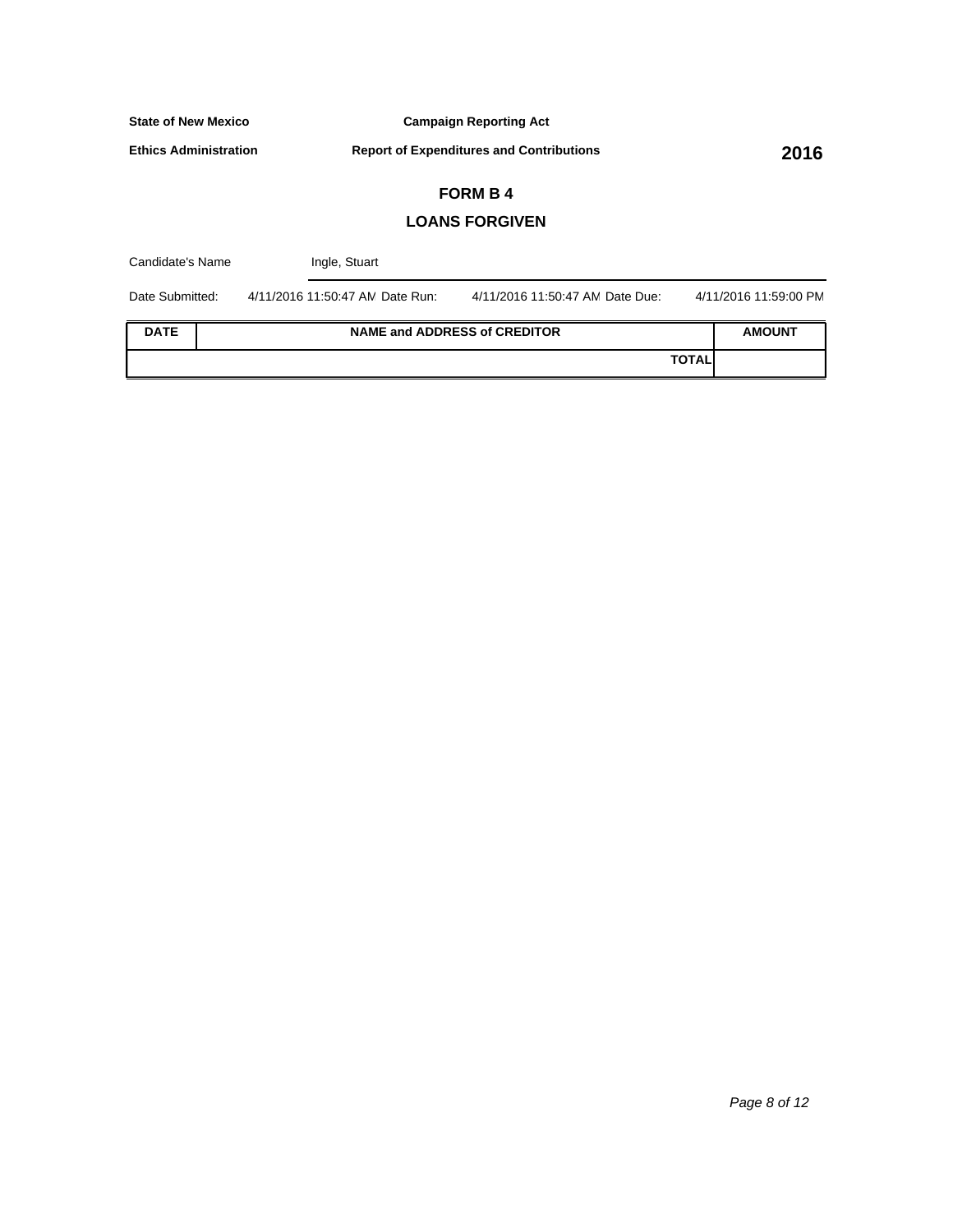**Ethics Administration**

#### **Campaign Reporting Act**

**Report of Expenditures and Contributions 2016**

# **FORM C**

## **EXPENDITURES**

Candidate's Name

Ingle, Stuart

Date Submitted: 4/11/2016 11:50:47 AM Date Run: 4/11/2016 11:50:47 AM Date Due: 4/11/2016 11:59:00 PM

| <b>DATE</b> | <b>NAME and ADDRESS of PAYEE</b>                                                         | <b>PURPOSE</b>                                | <b>PRC Exp</b> | <b>AMOUNT</b> |
|-------------|------------------------------------------------------------------------------------------|-----------------------------------------------|----------------|---------------|
|             |                                                                                          |                                               |                |               |
|             | 3/31/2016 Chavez County Republican Party - 200 N. Main St.,<br>Roswell NM 88201          | Donation                                      |                | \$165.00      |
|             | 3/24/2016 Nora Espinosa - 608 Golondrina Dr. Roswell NM<br>88201                         | Donation                                      | X              | \$200.00      |
|             | 3/20/2016 Candace Gould - 1508 Lucyle Pl. NW, Albuquerque Donation<br>NM 87114           |                                               | X              | \$2,500.00    |
|             | 3/14/2016 Plateau Cellular - P.O. Box 9000, Clovis NM 88101                              | Cellular Service                              |                | \$199.65      |
|             | 3/14/2016 Hobbs News-Sun - 201 N Thorp St - P.O. Box 850,<br><b>Hobbs NM 88240</b>       | Advertisement                                 |                | \$85.44       |
|             | 3/8/2016 Greg Nibert - 1900 West 27th St., Roswell NM<br>88201                           | Donation                                      | X              | \$1,000.00    |
| 3/8/2016    | Diego Espinoza - 3478 White Horse Dr. SE,<br>RioRancho NM 87124                          | Donation                                      | X              | \$2,500.00    |
|             | 2/23/2016 Hobbs News-Sun - 201 N Thorp St - P.O. Box 850,<br>Hobbs NM 88240              | Advertising                                   |                | \$42.72       |
|             | 2/18/2016 Cathy Rivera - State Capitol Bldg. Room 109, Santa<br>Fe NM 87501              | Office Expense                                |                | \$250.00      |
| 2/15/2016   | Cathy Rivera - State Capitol Bldg. Room 109, Santa<br>Fe NM 87501                        | Gift for Sue Beffort                          |                | \$216.63      |
|             | 2/4/2016 Barbara McClain - 2884 Panorama Heights,<br>Albuquerque NM 87124                | Donation NM<br>Federation<br>Republican Women |                | \$200.00      |
|             | 2/4/2016 Michael Sanchez - 3 Burton Rd., Belen NM 87002                                  | 1/2 of Senate floor<br>flowers                |                | \$233.73      |
|             | 1/19/2016 New Mexico Republican Party - 5150 San<br>Francisco N.E., Albuquerque NM 87199 | Donation                                      |                | \$1,000.00    |
|             | 1/8/2016 Carolyn Sanders - 951 NM 88, Portales NM 88130                                  | Treasure                                      |                | \$1,000.00    |
|             | 12/26/2015 ENMU Foundation - Station 17 ENMU, Portales NM<br>88130                       | Donation                                      |                | \$250.00      |
|             | 12/26/2015 Roosevelt County Chamber of Commerce - 100 S.<br>Ave. A, Portales NM 88130    | Dues                                          |                | \$125.00      |
|             | 12/22/2015 Bull Ring - P.O. Box 997, Santa Fe NM 87504-0997                              | Caucus Dinner                                 |                | \$1,296.00    |
|             | 12/17/2015 Roswell Daily Record - P.O. Box 1897, Roswell NM<br>88202                     | 6 month subscription                          |                | \$78.00       |
| 12/16/2015  | Cathy Rivera - State Capitol Bldg. Room 109, Santa<br>Fe NM 87501                        | Office Expense                                |                | \$400.00      |
|             | 12/15/2015 Ted Barela - P.O. Box 225, Estancia NM 87016                                  | Donation                                      | X              | \$2,500.00    |
|             | 12/14/2015 Lee Cotter - 6670 Butterfield Ridge Drive, Las<br>Cruces NM 88007             | Donation                                      | X              | \$1,500.00    |

Page 9 of 12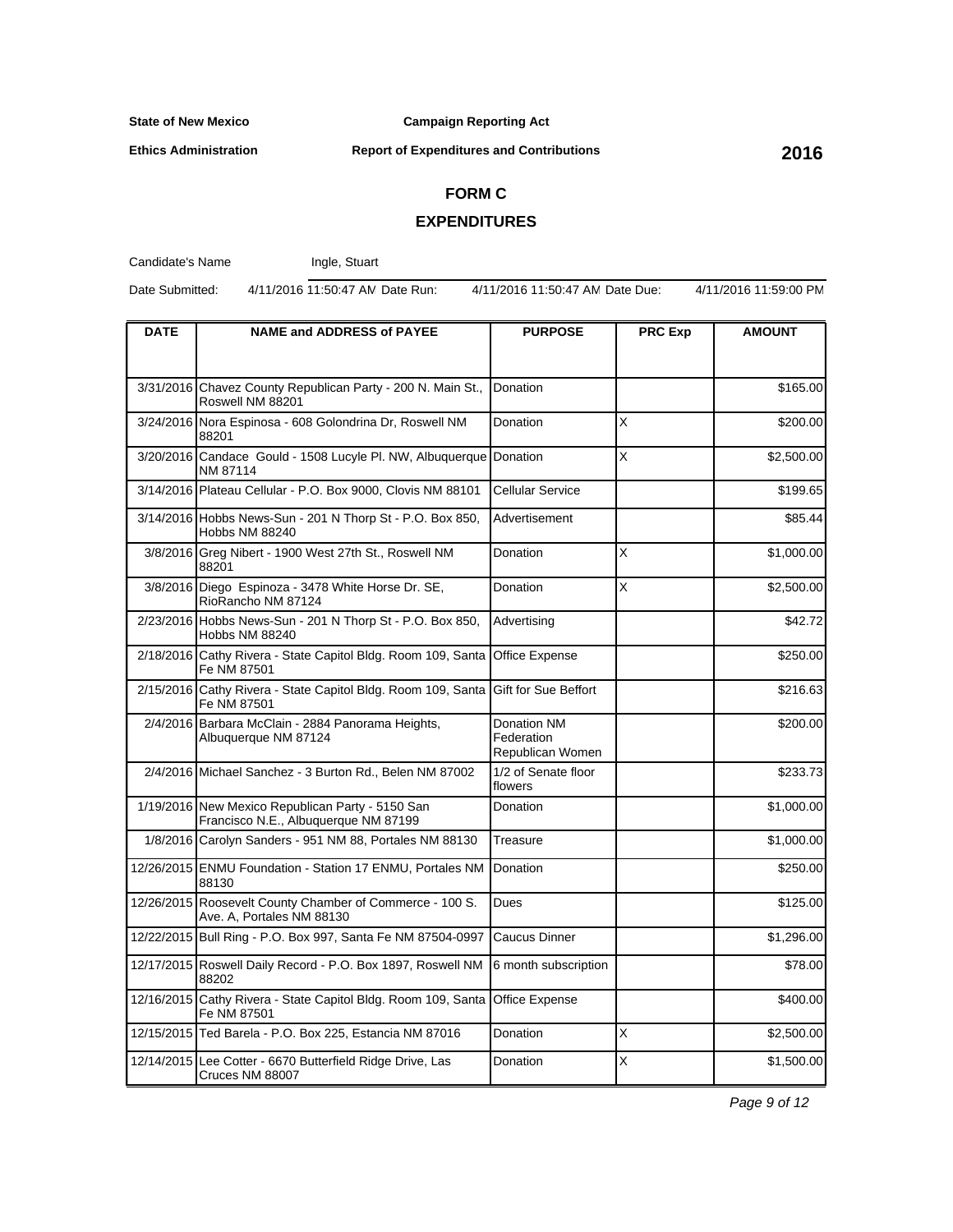**State of New Mexico**

### **Campaign Reporting Act**

**Ethics Administration**

## **Report of Expenditures and Contributions 2016**

| 12/12/2015 Clovis Chamber of Commerce - 105 E. Grand,<br>Clovis NM 88101           | <b>Donation Single</b><br>Airman                  |   | \$200.00    |
|------------------------------------------------------------------------------------|---------------------------------------------------|---|-------------|
| 12/11/2015 Plateau Cellular - P.O. Box 9000, Clovis NM 88101                       | Cellular Service                                  |   | \$99.61     |
| 11/23/2015 DeBaca Chamber of Commerce - 1601 Sumner<br>Ave, Ft. Sumner NM 88119    | Donation                                          |   | \$100.00    |
| 11/15/2015 Susanna Martinez - 6125 N. Jornada, LasCruces<br>NM 88012<br>MEMO:      | Donation                                          | X | \$500.00    |
| 11/10/2015 Albuquerque Journal - 7777 Jefferson NE,<br>Albuquerque NM 87109        | 3 month Subscription                              |   | \$96.20     |
| 11/10/2015 Plateau Cellular - P.O. Box 9000, Clovis NM 88101                       | <b>Cellular Service</b>                           |   | \$99.61     |
| 11/7/2015 Republican Party of New Mexico - P.O. Box 94083,<br>Albuquerque NM 87199 | Donation                                          |   | \$200.00    |
| 11/6/2015 The Print Shop - 1101 E. 3rd St., Portales NM<br>88130                   | Printing                                          |   | \$227.09    |
| 11/6/2015 United Way - P.O. Box 806, Clovis NM 88101                               | Donation                                          |   | \$100.00    |
| 10/26/2015 Roswell Symphony Orchestra - 1717 N. 2nd Suite<br>205. Roswell NM 88201 | Donation                                          |   | \$250.00    |
| 10/19/2015 Stuart Ingle - 2106 W University Dr, Portales NM<br>88130               | Trip to Midland                                   |   | \$300.00    |
| 10/10/2015 Stuart Ingle - 2106 W University Dr. Portales NM<br>88130               | Travel Exp. Oct.<br>7,8,9,10 Albuq. &<br>Santa Fe |   | \$500.00    |
| 1/12/2015 Plateau Cellular - P.O. Box 9000, Clovis NM 88101                        | Cellular Service Jan.<br>& Feb.                   |   | \$201.00    |
| 1/12/2015 El Rancho - 101 S. Chicago Ave., Portales NM<br>88130                    | Salsa for Session                                 |   | \$452.80    |
| 1/6/2015 Portales Post Office - 116 W. 1st St., Portales NM<br>88130               | Postage                                           |   | \$100.00    |
|                                                                                    | <b>TOTAL</b>                                      |   | \$19,168.48 |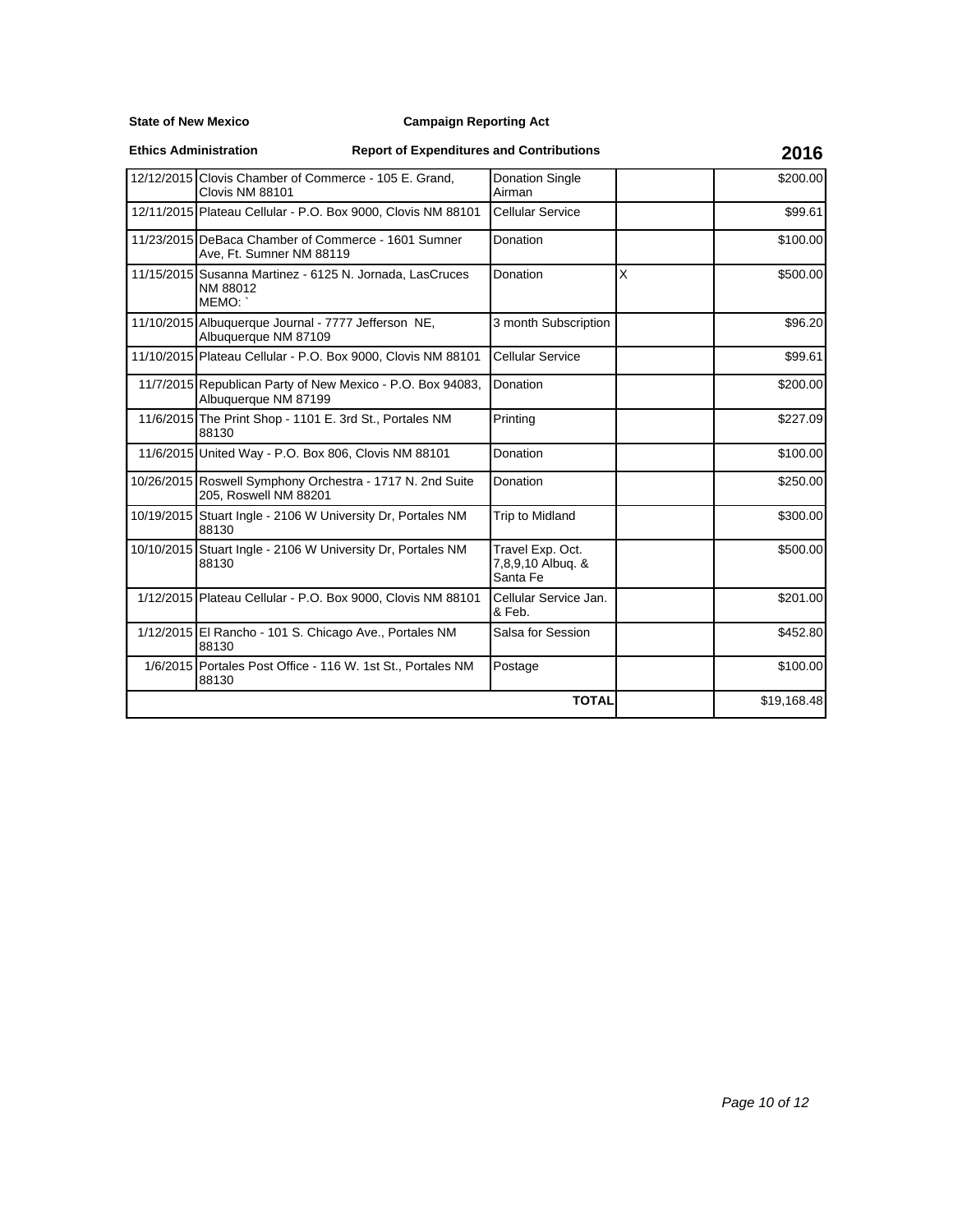**Campaign Reporting Act**

**Ethics Administration**

**Report of Expenditures and Contributions 2016**

# **FORM C 1**

## **LOAN REPAYMENTS**

| Candidate's Name |  | Ingle, Stuart                   |                                 |                       |
|------------------|--|---------------------------------|---------------------------------|-----------------------|
| Date Submitted:  |  | 4/11/2016 11:50:47 AN Date Run: | 4/11/2016 11:50:47 AN Date Due: | 4/11/2016 11:59:00 PM |
| <b>DATE</b>      |  |                                 | <b>NAME of CREDITOR</b>         | <b>AMOUNT</b>         |
|                  |  |                                 | <b>TOTAL</b>                    |                       |